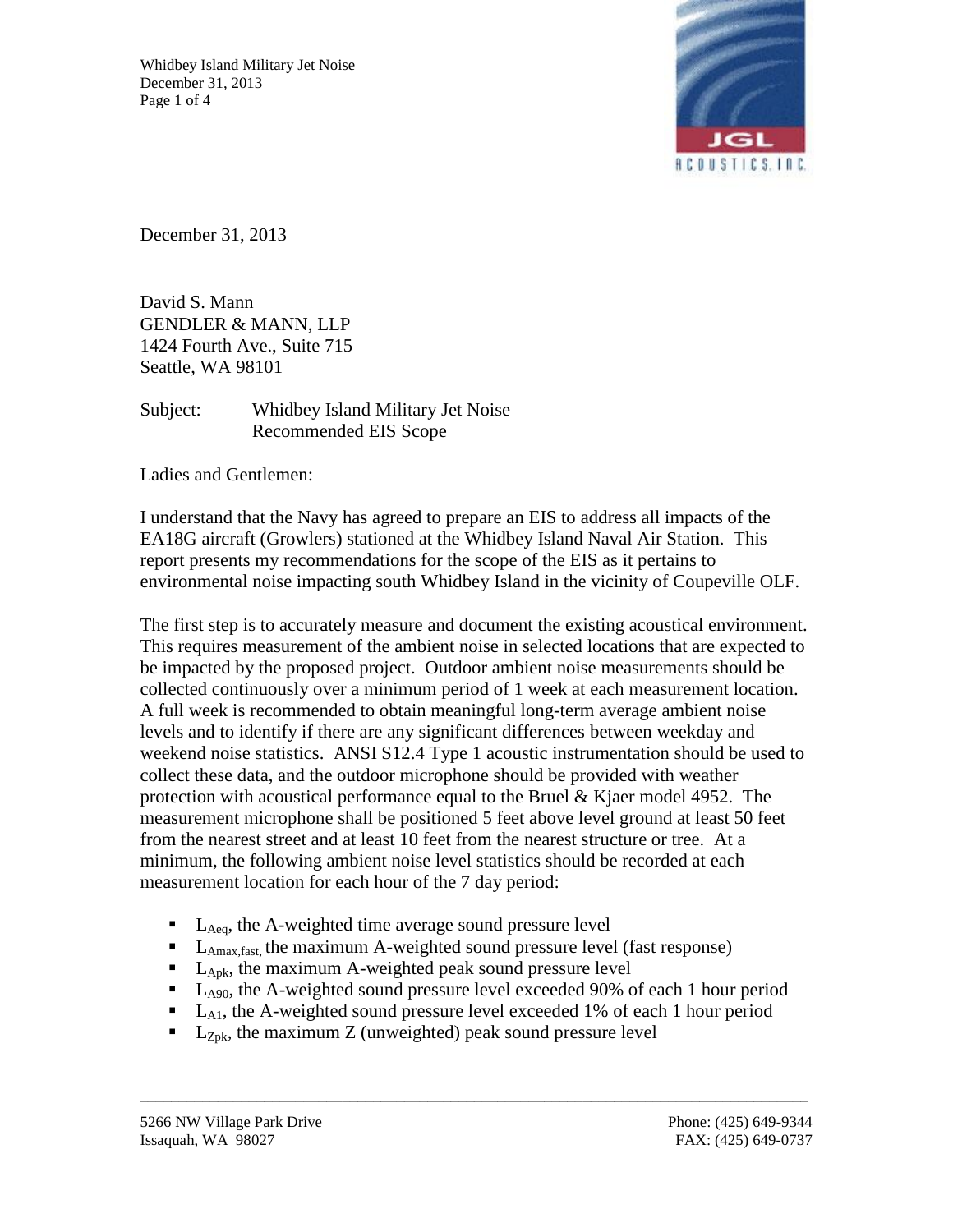

After the data is collected, the measured results should be analyzed to determine the following noise level statistics for each measurement location:

- $\checkmark$  Weekday average hourly  $L_{Aeq}$ ,  $L_{Amax,fast}$ , and  $L_{Apk}$  vs. time of day (24 hours)
- $\checkmark$  Weekend average hourly  $L_{Aeq}$ ,  $L_{Amax,fast}$ , and  $L_{Apk}$  vs. time of day (24 hours)
- $\checkmark$  Full week average hourly  $L_{Aeq}$ ,  $L_{Amax,fast}$ , and  $L_{Apk}$  vs. time of day (24 hours)
- $\checkmark$  Weekday average hourly L<sub>A90</sub>, L<sub>A1</sub>, and L<sub>Zpk</sub> vs. time of day (24 hours)
- $\checkmark$  Weekend average hourly  $L_{A90}$ ,  $L_{A1}$ , and  $L_{Zpk}$  vs. time of day (24 hours)
- $\checkmark$  Full week average hourly  $L_{A90}$ ,  $L_{A1}$ , and  $L_{Zpk}$  vs. time of day (24 hours)
- $\checkmark$  L<sub>dn</sub> for each day of the week, and average L<sub>dn</sub> for the full week.

A minimum of 4 measurement locations is recommended for long-term (1-week) ambient noise monitoring. One location should be in the residential development south of the Coupeville OLF at or near Position 1 in Figure 1. A second location should be in or near the park north of the Coupeville OLF at or near Position 4 in Figure 1. The other two locations could be near the town of Coupeville and in the populated area east of the Coupeville OLF. The ambient noise instrumentation will need to be secure, which will limit the available locations for these measurements. In addition to the long-term measurements, short-term (24 hours) measurements could be taken at other locations of interest to the community. The short-term measurements should occur at the same time as the closest long-term measurement location. The ambient noise measurements should be conducted during a period when there are no aircraft using the Coupeville OLF. If aircraft are using Coupeville OLF during these measurements, the hours of aircraft operations should be noted and that data should be deleted from the data base.

In addition to documenting the existing acoustical environment, the EIS should present the results of aircraft noise level predictions using the latest version of the NOISEMAP software (or equivalent) around the Coupeville OLF. The following noise contours should be presented in 5 dB intervals covering the entire south half of Whidbey Island:  $L_{dn}$ ,  $L_{Amax,fast}$ , and  $L_{Abk}$ . In addition to providing noise contours, the EIS should also predict aircraft noise levels at each of the ambient noise measurements locations (longterm and short-term). A summary table should be presented showing the existing ambient and the predicted future aircraft noise levels at each location. Predicted future noise levels should include 1 year, 5 years, 10 years, and 20 years into the future.

The EIS should also reveal the number of people that will be impacted by the project, and the level of impact. Specific questions that should be addressed include:

\_\_\_\_\_\_\_\_\_\_\_\_\_\_\_\_\_\_\_\_\_\_\_\_\_\_\_\_\_\_\_\_\_\_\_\_\_\_\_\_\_\_\_\_\_\_\_\_\_\_\_\_\_\_\_\_\_\_\_\_\_\_\_\_\_\_\_\_\_\_\_\_\_\_\_\_\_\_\_\_\_\_\_\_\_\_

- 1. How many people will suffer loss of sleep, and to what degree?
- 2. How many people will suffer hearing loss, and to what degree?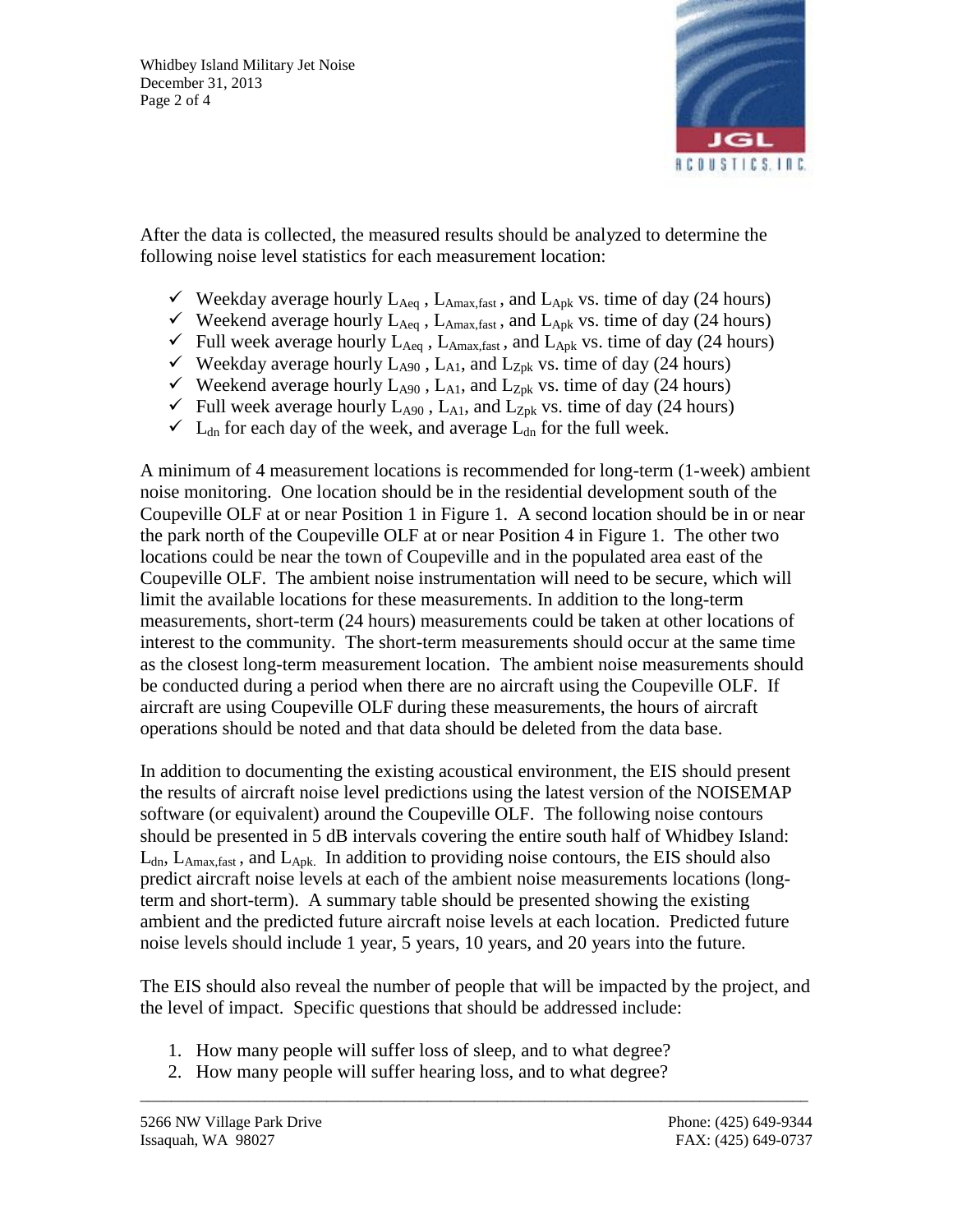Whidbey Island Military Jet Noise December 31, 2013 Page 3 of 4



- 3. How often will aircraft noise levels degrade speech intelligibility indoors?
- 4. Will excessive building vibrations result from the project, and to what degree?

The EIS should also address noise mitigation measures that could be employed. Potential noise mitigation measures that should be assessed include:

- $\triangleright$  reducing the noise level generated by each aircraft,
- $\triangleright$  reducing the number of aircraft events, particularly at night,
- $\triangleright$  improving the sound insulation properties of the homes, and
- moving the Coupeville OLF to a more remote location.

The discussion of improving the sound insulation properties of the homes in the area should (at a minimum) address the following potential noise reduction measures:

- adding interior storm windows using varying thicknesses of laminated glass,
- adding exterior storm doors using varying thicknesses of laminated glass,
- adding insulation above the upper floor ceilings, and
- upgrading the exterior walls and ceilings of bedrooms.

Upgrading the exterior walls and ceilings of bedrooms could be as simple as adding another layer of gypsum board to the existing surface, or as difficult as removing the existing gypsum board and installing new gypsum board on resilient channels or resilient sound isolation clips.

If you have any questions regarding these recommendations, do not hesitate to give me a call.

\_\_\_\_\_\_\_\_\_\_\_\_\_\_\_\_\_\_\_\_\_\_\_\_\_\_\_\_\_\_\_\_\_\_\_\_\_\_\_\_\_\_\_\_\_\_\_\_\_\_\_\_\_\_\_\_\_\_\_\_\_\_\_\_\_\_\_\_\_\_\_\_\_\_\_\_\_\_\_\_\_\_\_\_\_\_

Very truly yours, JGL Acoustics, Inc,

Lewy G Lieby

Jerry G. Lilly, P.E., President, FASA Member INCE, ASTM, NCAC